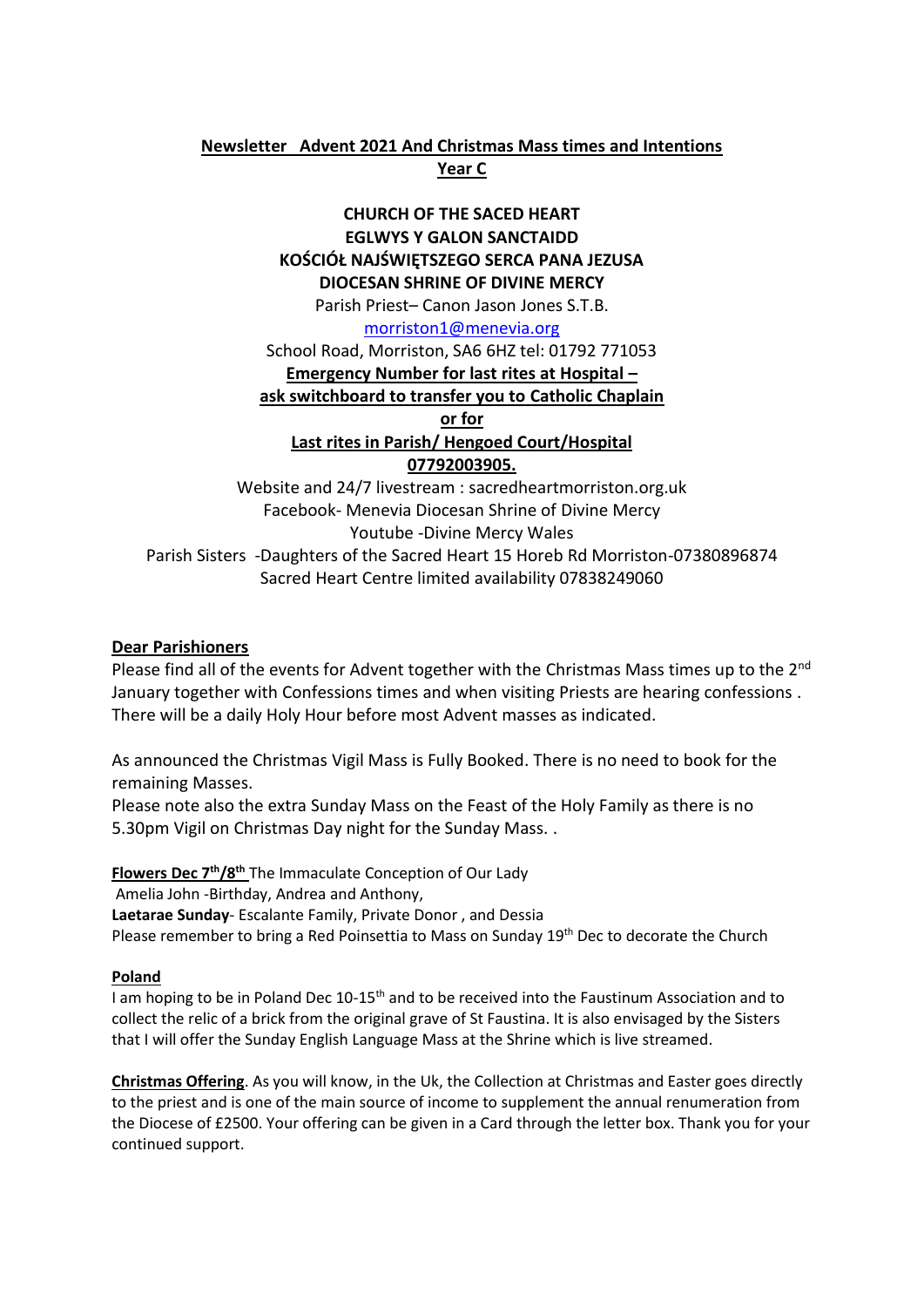#### **Readers**

1 st Advent 5.30pm 9.30amKevin 11am Sussane 8pm Olivier

### **2 nd Advent**

5.30pm Louisa 9.30am Mygnon 11am Pauline 8pm Alex George

### **3 rd Advent**

- 5.30pm Louisa 9.30am Kevin 11am Elaine 8pm Olivia
- 4<sup>th</sup> Advent 5.30pm Christine 9.30am Alyn 11am Kathryn 8pm Alex

### **Christmas**

5.30pm Mer Badilla Midnight Kevin 9.30am 11am No 5.30pm Vigil

### **Holy Family 26th Dec**

9.30am Mygnon 11am Jo Regan Extra Mass 5.30 pm 8pm Olivia

**Cleaners 1 st Advent**

Kevin and Alison

### **2 nd Advent**

Kris and Maria

**3 rd Advent**

Roger and Theresa

**4 th Advent**

Heather+ Eileen O Mahoney

**Christmas** Professional Cleaner Sponsored by Kathryn

## **Thank you /Diolch**

Many thanks to those who kindly have helped in various ways through the year with reading and cleaning.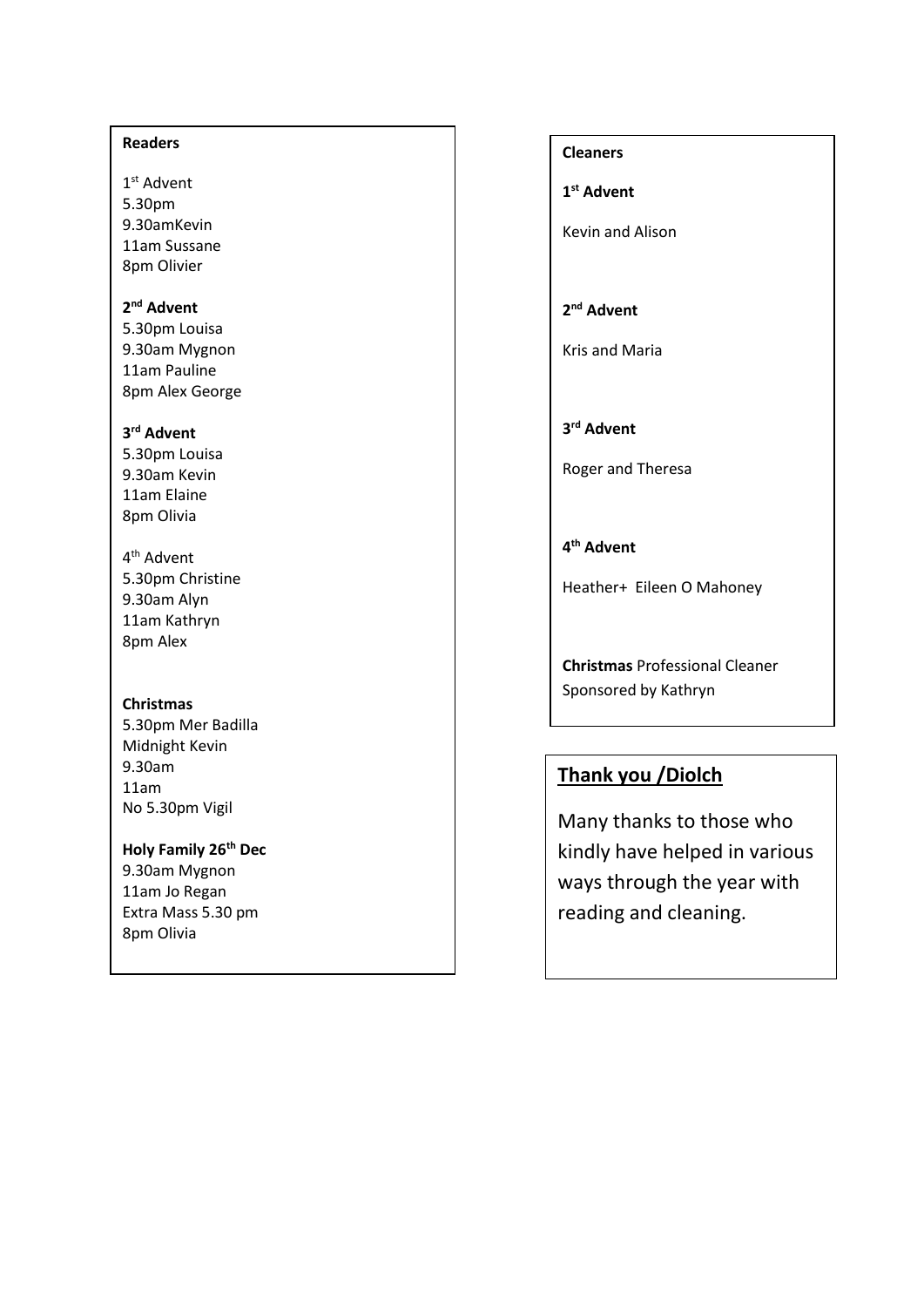### **Mon 29th November**

8.30am Holy Hour 9.30am Holy Mass NDL 11am Chaplet in Hospital . 7pm Lectio Divina at the Convent

**Tue** 8.30am Holy Hour 9.30am Holy Mass Mrs Iwobi 90<sup>th</sup> Birthday 10am Novena St Anthony 3.15pm Bishop Vaughan Legion of Mary 6.30pm Legion of Mary

**Wed** No Adoration This Morning 9.30am Funeral- Baby Rocco Still Born 21 weeks Crem Chapel 2.30pm Holy Mass Maudie Buckney Betty and Joan 7.30pm Holy Mass Spencer Family- Sharl

**Thurs** Thursday Coffee Club parish centre 10am 8.30am Holy Hour 9.30am Holy Mass Gerard Sartori RIP -Maria

Fri 1st Friday of the Month **6am Adoration -10pm**

9.30m Holy Mass Richard Wyn Davies RIP- T Davies 10.30 Burial of Ashes Jackie Dahlgren 3pm Hour of Mercy Devotion 6.30pm Holy Hour with Visiting Confessor 7.30pm Holy Mass Joseph Joseph. 9.45 pm Night prayer and Benediction

### **Sat 1 st Saturday of the Month**

9.30am 1st Holy Communion Catechism class 10.10am Act of Reparation 10.15amThe Rosary 10.30am Holy Mass Maura Walsh RIP- Ann Thomas 11am Exposition Fatima Prayers, Confessions Benediction Litany Act of Consecration, Fatima Ave.

### **Sunday Dec 5th 2 nd Sunday of Advent**

5.30pm Holy Mass Dr Sartori Rip Mary Segadelli 7pm The Messiah Tabernacle Chapel 7.30am Confessions 8am Holy Mass Polish - 9.30am Holy Mass Royston George RIP Family 11am Holy Mass Maura Walsh Anne Coombes 1pm Latin EF Pro Pop 4.30pm Confirmation Class 8pm Holy Mass Holy Souls Church Box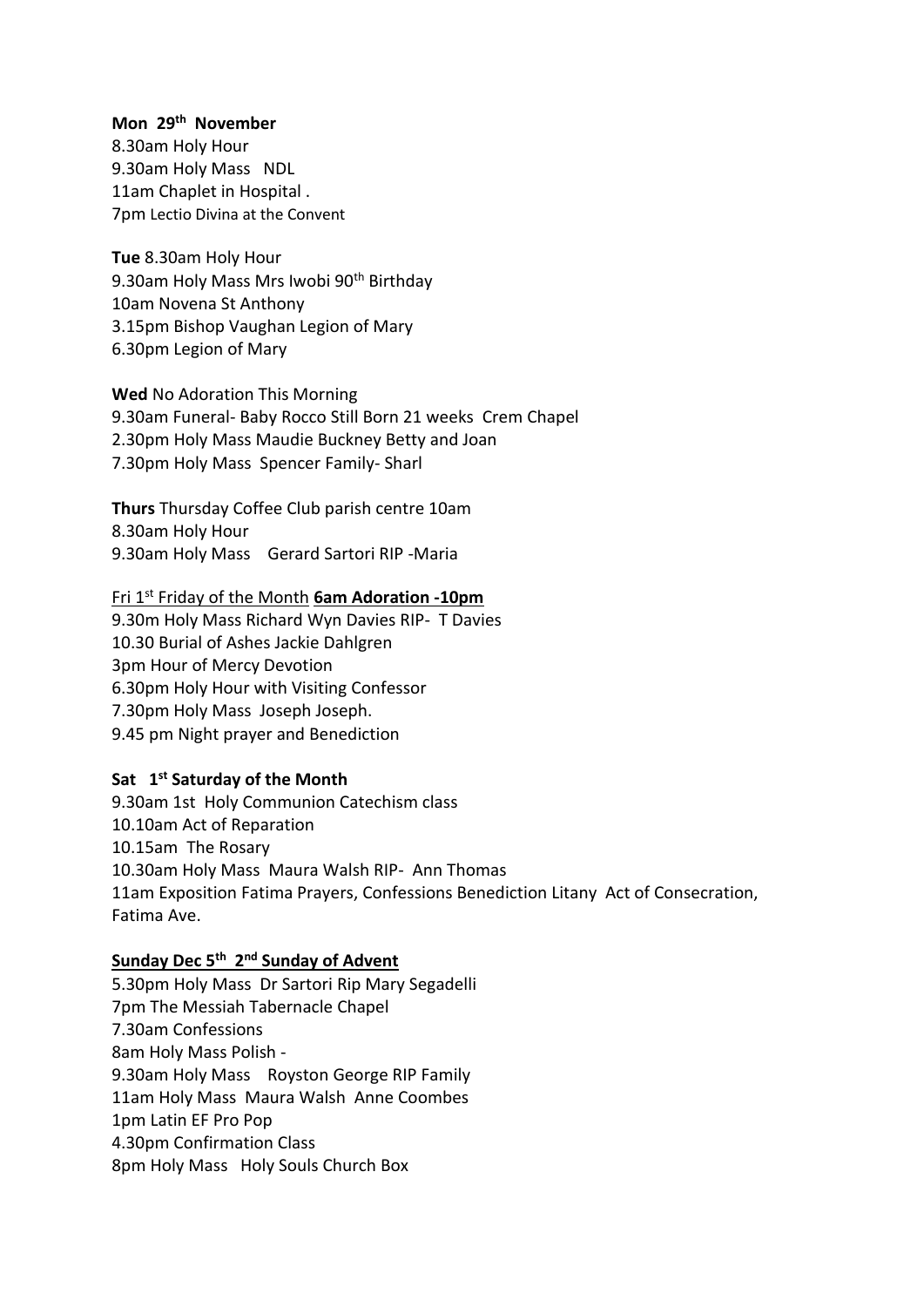### **Mon 6 th December** 8.30am Holy Hour

Holy Mass 9.30am int of P. Dodd 11am Chaplet in Hospital . 7pm Lectio Divina at the Convent

**Tue** 8.30am Holy Hour 9.30am Holy Mass V Marrinacio RIP- Monthly Mass - Family 10am Novena St Anthony 3.15pm Bishop Vaughan Legion of Mary 6.00pmLegion of Mary AGM 6.30pm Legion of Mary Mass ( Vigil of the Immaculate Conception)In Honour of Our Lady Claire David 7.30pm Curia Legion of Mary AGM

### **Wed The Immaculate Conception of Our Blessed Lady**

8.30am Holy Hour 9.30am Holy Mass Sr Mini Birthday Blessings -Anne Lear 6.30pm Holy Hour with Visiting priest for Confessions 7.30pm Holy Mass ( Sung) Jackie RIP- SVP

**Thurs** Thursday Coffee Club parish centre 10am 8.30am Holy Hour 9.30am Holy Mass Sr Miriam Birthday- Anne Lear

**Fri** 10th Dec 9 Our Lady of Loretto) **No Morning Adoration and No Morning today** 3pm Hour of Mercy Devotion Led by the Sisters 6.30pm Adoration and Confessions ( Visiting priest) 7.30pm Holy Mass K. M Kuirakose 1st ANV Seena

## **Sat 11th Dec**

9.30am 1st Holy Communion class 10.15amThe Rosary 10.30am Holy Mass Claire O Neil- Anne 11am Confessions.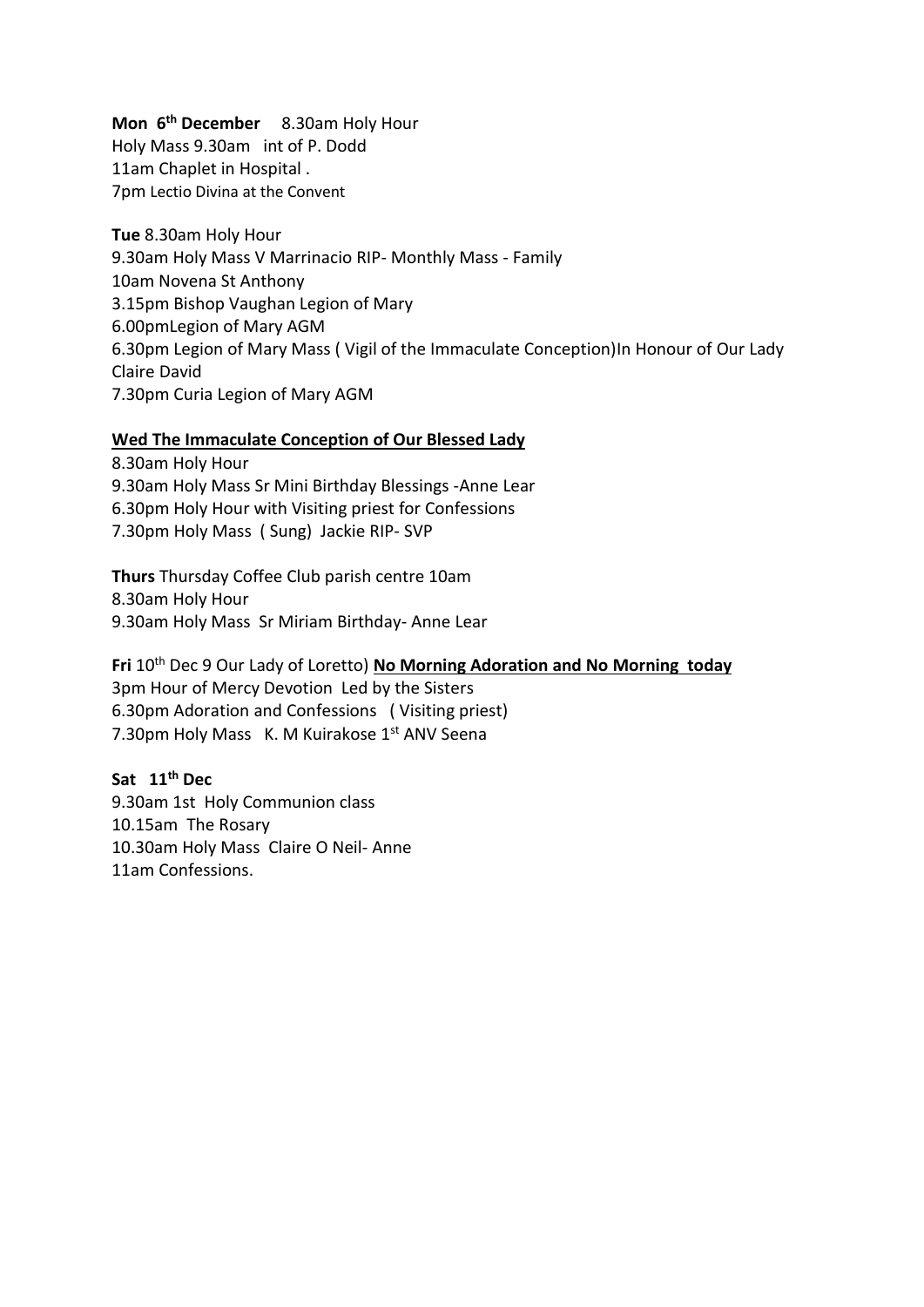### **Sunday 12th Dec- Laetarae Sunday ( Our Lady of Guadalupe)**

5.30pm Holy Mass Dr Sartori -Mary Segadelli 7.30am Confessions 8am Holy Mass Polish - 9.30am Holy Mass Dr Sartori RIP -Diane 11am Holy Mass Tonwen Edwards -Dee + Alan 4.30pm Confirmation Class 8pm Holy Mass Terrencio Ramot SR RIP- Pinky

### **Mon 13th Dec**

Holy Hour 8.30am Holy Mass 9.30am Daphne Hallon RIP George Family 11am Chaplet in Hospital . 7pm Lectio Divina at the Convent

**Tue** 8.30am Holy Hour 9.30am Holy Mass Ruben Birthday Blessings – Scaria 10am Novena to St Anthony 3.15pm Bishop Vaughan Legion of Mary Led by the Sisters 6.30pm Legion of Mary Led by the sisters

Wed 15<sup>th</sup> Dec Fr Jason home Fr Juan Arrives today. 6.30pm Holy Hour 7pm Confessions 7.30pm Holy Mass Maura Walsh RIP- SVP

**Thurs** Thursday Coffee Club parish centre 10am 8.30am Holy Hour 9.30am Holy Mass 1,Thomas Hannon Mrs George Fr Juan - Int of Mrs Pompa

### **Fri**

8.30am Holy Hour 9.30am Eileen Sartori -Maria 3pm Hour of Mercy Devotion 6.30pm Divine Mercy Holy Hour and Confessions 7.30pm Holy Mass Douglas Davies - Anne 8pm Divine Mercy Study group

### **Sat**

### **No Catechsim until after the Holidays Jan 8th**  10.15amThe Rosary 10.30am Holy Mass Int of Paul Relf 11am Confessions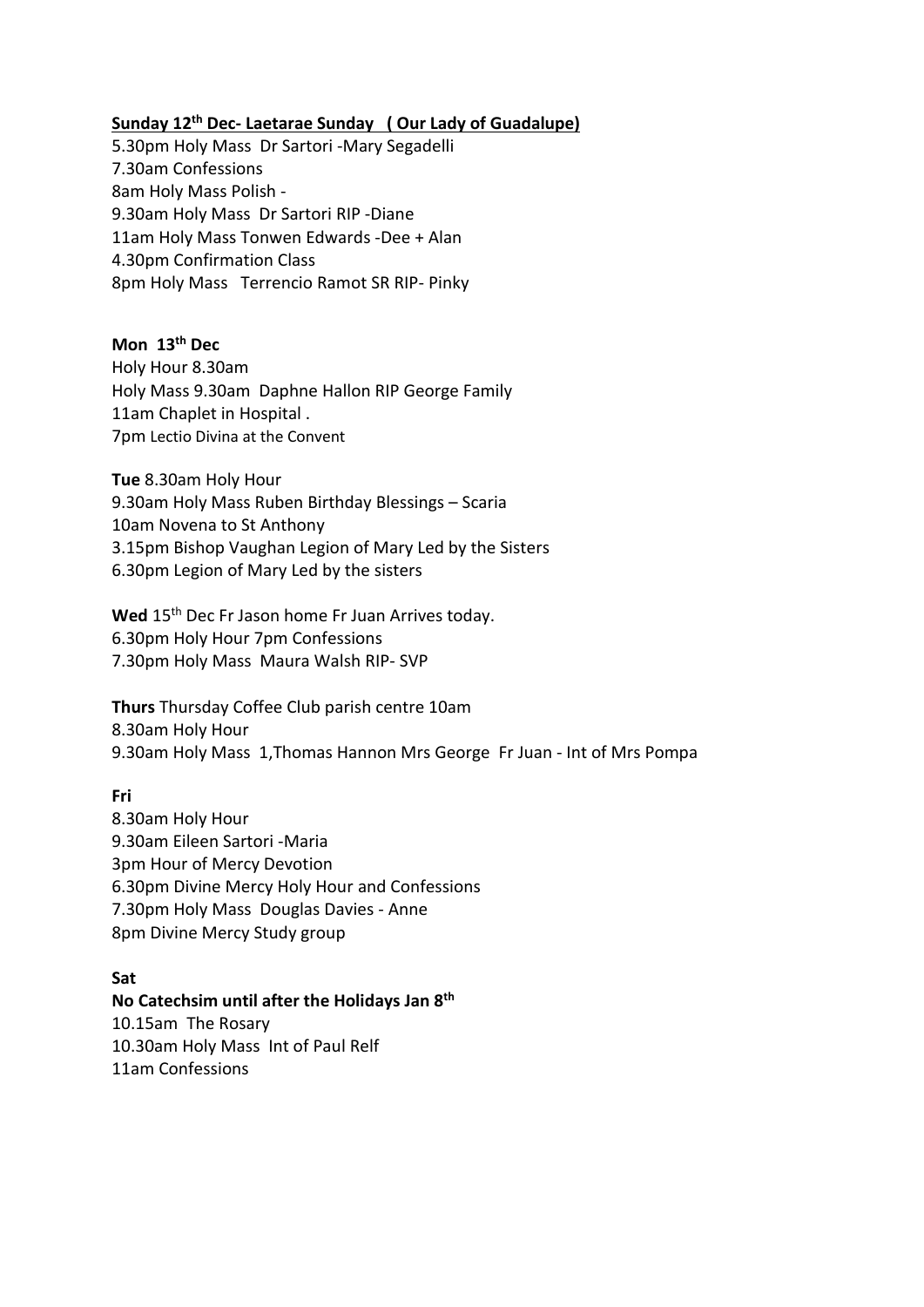### **Sunday Dec 19th 4 th Sunday of Advent**

### **Poinsieetta Sunday, Please bring yours to decorate the Church.**

5.30pm Holy Mass Pro Pop 7.30am Confessions 8am Holy Mass Polish - 9.30am Holy Mass John Hanon RIP -Kevin and Alison Confessions during Mass 11am Holy Mass Jackie RIP- Betty and Joan Confessions during Mass 4.30pm No Confirmation Class until January 9th 8pm Holy Mass Lourdes Gonzales – FE .Confessions during Mass

### **Mon 20th Dec**

8.30am Holy Hour 9.30am Holy Mass Int of Dessia Christmas Blessings , Fr Juan -Eileen Sartori -Maria 11am Chaplet in Hospital . 5pm Part 1 Kerelite House Blessings 7pm Lectio Divina at the Convent

**Tue** 8.30am Holy Hour 9.30am Holy Mass Christmas Blessings Andrea and Anthony 2 Fr Juan Donor Intention Julian 10am St Anhony Novena 5pm Part 2 Kerelite House Blessings 6.30pm Legion of Mary Led by one of the sisters

**Wed** 22nd Dec

8.30am Holy Hour 9.30am Holy Mass Christine Barnwell Christmas Blessings 6pm Adoration and Confessions- Fr Artur + Fr Juan 7.30pm Holy Mass Michael O Shea Regan + Wilks Family

**Thurs** Thursday Coffee Club parish centre 10am

8.30am Holy Hour

9.30am Holy Mass Ronaldo Tandog -Afante Family

6.30pm Holy Hour and Confessions Fr Rob, Fr Juan

7.30pm Holy Mass Maudie RIP Christine Hurley

**Fri** 24th Dec 8.30am Holy Hour 9.30m Holy Mass Pat and Beth Shanahan RIP - Liz Arthur 3pm Hour of Mercy Devotion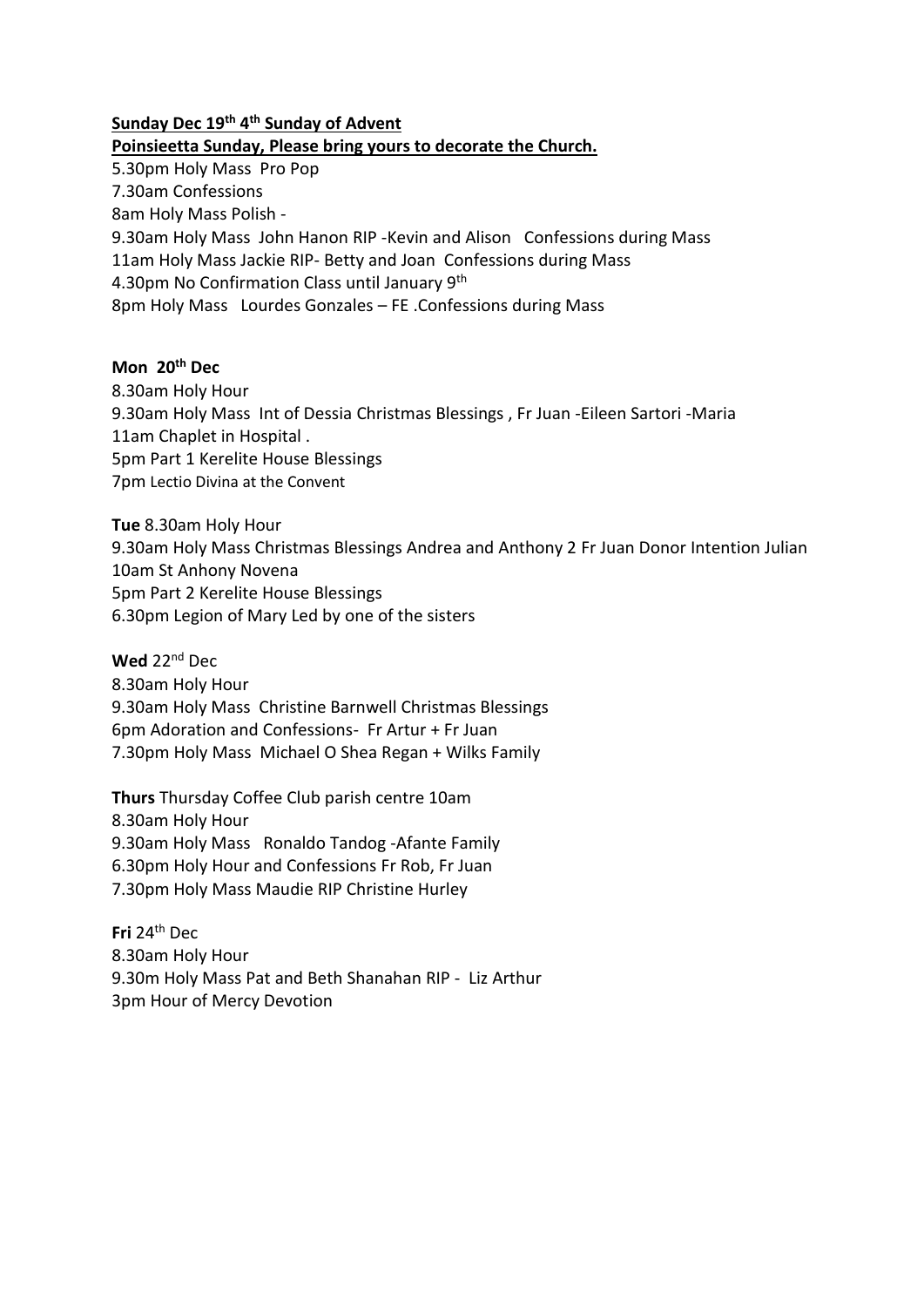### **Christmas Eve**

5.30pm Vigil Mass Fully Booked See List for those who have booked Embradura Family- Christmas Blessings. Fr Juan - Eitna Duke RIP- Tina 11.00pm Confessions 11.30pm Carols and Readings Midnight Mass Pro Pop

### **Sat 25th Dec Christmas Day**

9.30am Holy Mass Don O Callaghan 1st Anniversary- Kath 11am Holy Mass Christmas Blessings for the Sisters **Church closes today at 8pm NB No 5.30pm Vigil Mass** 

**Sunday 26th Dec The Holy Family** 

8am Holy Mass Polish 9.30am Holy Mass Mary Bernard RIP - Mrs George 11am Holy Mass Kristy Brian and Colleen **Extra Mass** 5.30pm Holy Mass Thanksgiving Magasino Family 8pm Holy Mass Pro Pop

# **5.30 pm Vigil Mass Fully Booked**

Alcantar family x6 Betty, Joan, Yvonne, Mary Mooney and 1 other Escalante x4 & Gwyneth Brian Griffiths x4 Mary Kelly x1 Luke x 5 Jinu + Biny x4 Daly x3 Dan x 4 Cimi x 5 Scaria x4 Davies/Rowe x6 Chacko x4 Rustom and Luz Roger and Theresa x2 Affante x3 Gavin x5 Magasino x6 Embradura x4 Kirkwood x 2 Georcia Saji x 3 Heather Tumbali x4 Dessia, Diane, Anne, Christina, Angelina Badilla x4 +1 Sr. Mrs Ruscito x3 Mercy Chapel Anna x 4